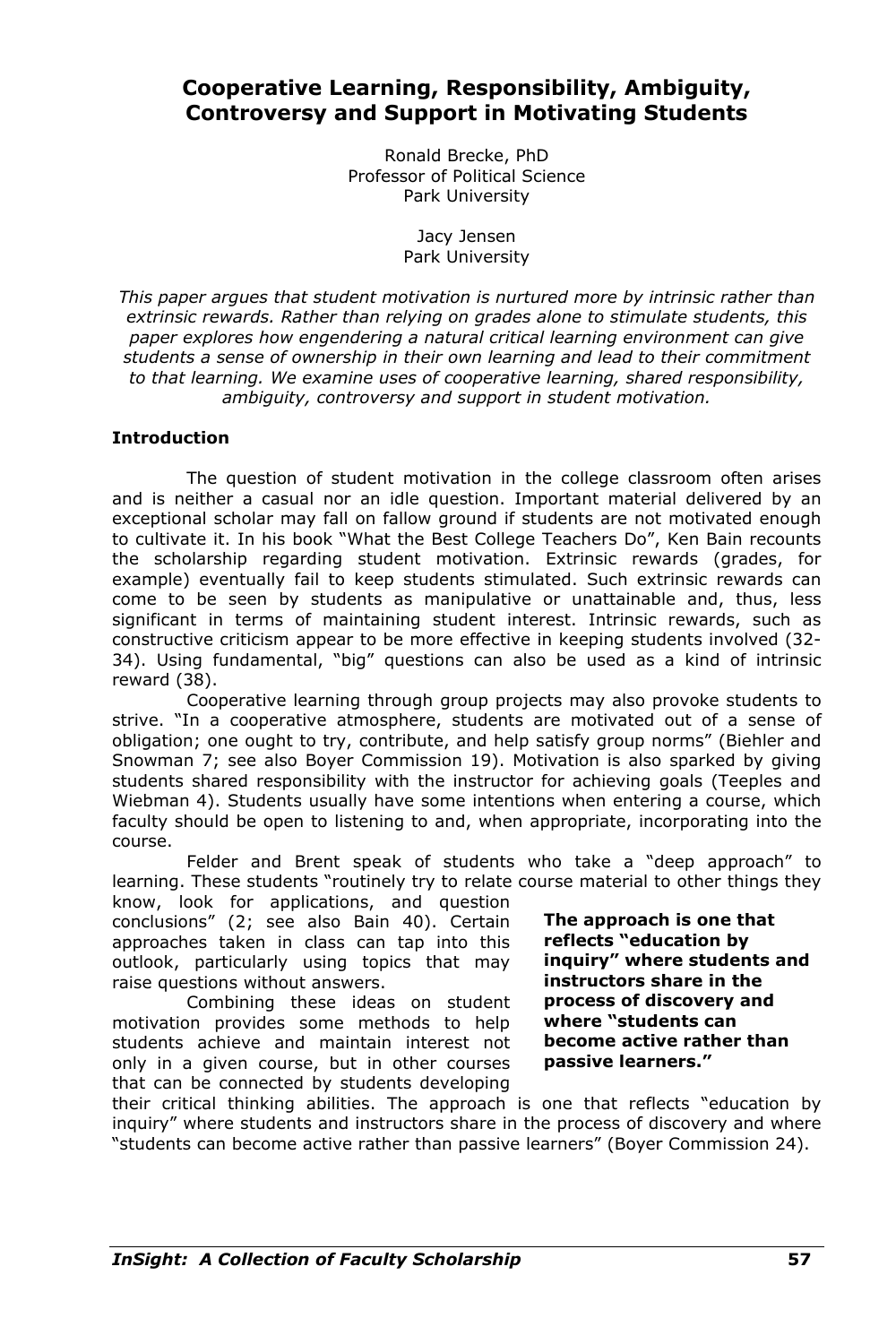### **Cooperative Learning and Shared Responsibility**

In addition to providing a way to divide the labor of a project, working in groups allows for each student's knowledge of the subject to be an important aspect of project completion, and therefore all the students must become engaged. The added pressure from their peers gives students more motivation to meet or even exceed the expectations of a given assignment. Members of the team provide mutual encouragement and assistance, thus making for a more positive learning atmosphere, rather than merely a competitive one.

In evaluations of Professor Brecke's Political Science courses over the last five years, students have consistently indicated that sections of courses utilizing cooperative learning provided insights and interest that lectures alone did not. Boyer points out that learning should be active, not passive: "It is a process of discovery in which the student is the main agent, not the teacher" (150-151, 155; see also Boyer Commission 24).

Along with the increased peer pressure, using teamwork is a good way to approach the subject in a new and different way,

which maintains interest and motivation. Cooperative learning is accessible in all learning situations; thus, it can help to improve student motivation (Biehler and Snowman 9-11).

 By working in groups, students help each other succeed and therefore build their own self-esteem. The cooperative learning atmosphere gives teachers an opportunity to **Along with the increased peer pressure, using teamwork is a good way to approach the subject in a new and different way, which maintains interest and motivation.**

allow students to establish policies and classroom procedures as well. This empowers the students, which creates a positive learning environment for all. When working cooperatively as a team, all the team members earn the same reward. Thus, these positive aspects of cooperative learning lead to increased intrinsic motivation and better leadership skills for the students.

 Group projects must be associated with the overall learning objectives of the course and the expectations of the students. Here the professor needs to listen to the students when designing group projects. One beneficial alternative would be to offer multiple types of projects and allow students to determine which are most appropriate. Students have a stake in each course they take and should be given some say in what the course will provide. This attaches a sense of responsibility for the course to the student as well as to the professor. Pride of ownership can successfully motivate, but input from the students can provide even more than just motivation. Once students assume partial responsibility it becomes incumbent upon them to fix problems as they arise and not just complain about them.

If a project develops some snags, students will have the incentive to produce solutions. For example, Dr. Brecke often asks groups of students to play the role of the ultimate decision maker at the Food and Drug Administration. The problem they face is that some common ailment (colds, arthritis, etc.) can be cured, but that the cure produces death for no known reason in some percentage of those who take it. Students are asked to find an acceptable death rate that would permit them to release the cure to the public. No other information is provided to the students. Students are then faced with differing points of view not only over death rates, but also over whether warning labels should be included, whether the cure should be prescription only, and whether age limits should be placed on the use of the cure. Students work through these problems as the encouragement of critical thinking, the benefit of shared responsibility, and the emphasis on studentdeveloped solutions offer them an incentive other than just grades. . Learning what is not possible is just as important as learning what is possible, and therefore a project that perhaps overreaches should not be rejected out of hand. Problem solving of this nature can produce critical thinking and confidence. (Also see the case study in Appendix A)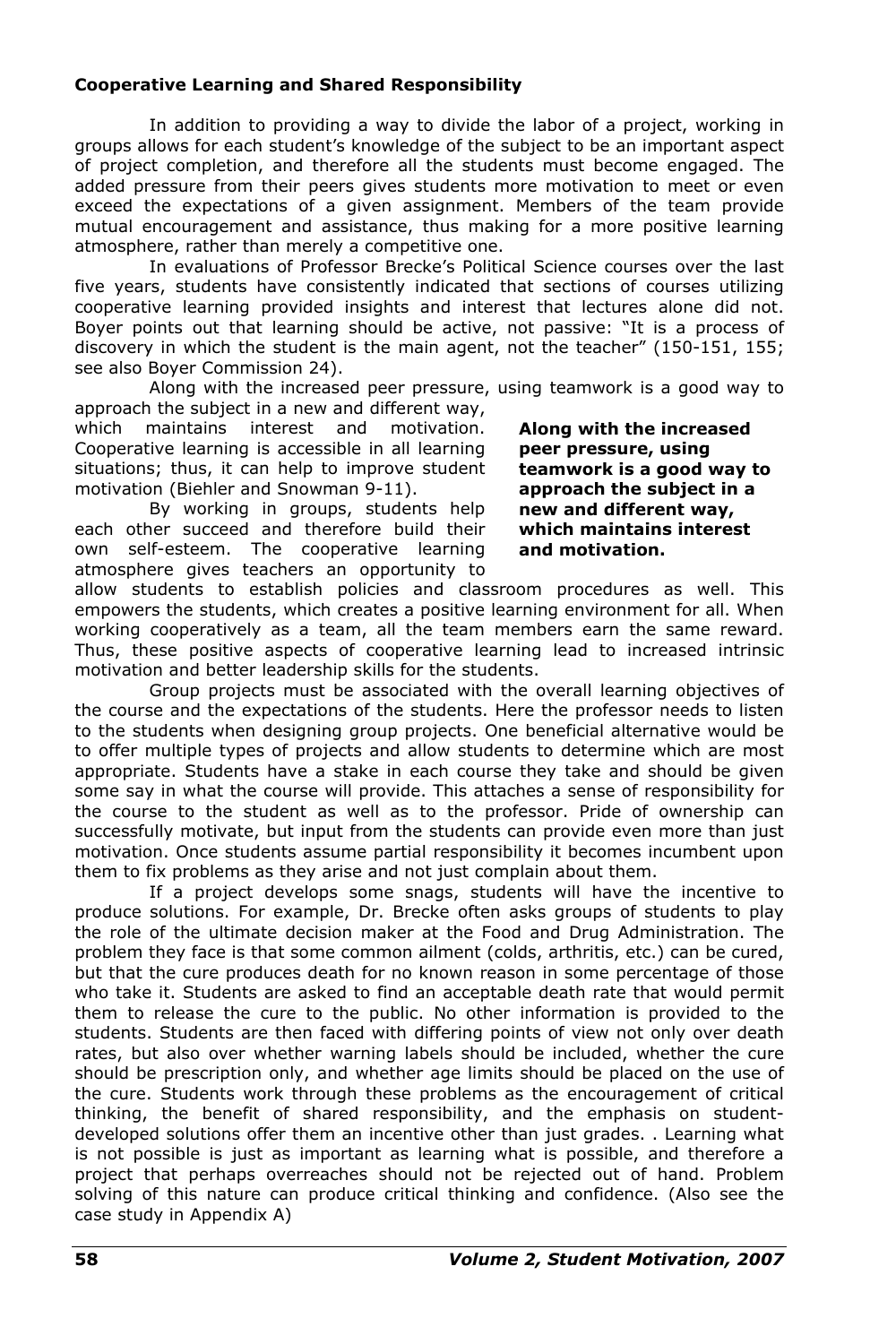### **Ambiguity and Controversy**

Often we are so concerned with communicating what a particular field of study knows that we miss the importance of sharing that that is not known, or at least that which is not known with certainty. Ambiguity plays a significant role in stimulating student interest in and retention of material. Uncertainty also gives spark to critical thinking that, when developed, is a motivational factor itself. Ambiguity requires that a higher level of learning than rote memory be engaged. If there is no single answer to a problem, students realize that a mere recitation of

what the book or lecture says is inadequate. Together, uncertainty and critical thinking give the student a sense of responsibility for their learning as well.

 Bain suggests that the "big questions" underlying many topics can be used to give students the ability to make linkages between topics, courses, and even fields of study (38). He argues that creating a "natural critical learning environment" is the best way to encourage student learning and motivation. This environment is challenging yet supportive; it is an

**Ambiguity requires that a higher level of learning than rote memory be engaged. If there is no single answer to a problem, students realize that a mere recitation of what the book or lecture says is inadequate. Together, uncertainty and critical thinking give the student a sense of responsibility for their learning as well.**

environment where "people learn by confronting intriguing, beautiful, or important problems, authentic tasks that will challenge them to grapple with ideas, rethink their assumptions, and examine their mental models of reality" (18).

 Inserting uncertainty into the course material is not all that tricky. It takes a somewhat stout heart, however, as the professor must overcome the impulse to maintain control through, if nothing else, having the answers. Faculty members must have the confidence in themselves to reveal to students that they are not the oracle. But this revelation itself may spur intellectual activity on the part of the students as they are forced to provide answers for themselves. Faculty members are, in Bain's words: "empowering… students to find their own creativity" (2).

 The American Association of Colleges and Universities found in its study Integrative Learning: Opportunities to Connect that integrative learning—helping students connect across courses, fields and time—can be assisted by presenting students with contradiction. Moreover, if these presentations are about real-world problems, and seek to apply several areas of knowledge to those problems, students are better prepared to face similar problems in their own lives (1).

 If learning is best incubated in an atmosphere of challenge and support, then what better way to foster that atmosphere than for professors to join their students in discovery? Some very practically minded students (and professors) may balk at such an approach. But even the most practical will gain insight into solving practical problems by examining problems that evolve into uncertainty. It is the journey, not the destination that counts. Many seek post-secondary educations that will supply them with given solutions to given problems. Much of the real world, however, will not present our graduates with "given" problems. The realization of this is the basis for suggestions made in the Boyer Report (17, 20-21) and in Boyer's own work (Chs.17, 20 and 21) that students should be engaged by postsecondary education to see the forest for the trees. Students should be awakened, he argues, to the interconnections in life and become foxes rather than hedgehogs. Many of the problems students will face may not fit neatly into prearranged forms. Instead, many problems will be unique and will require adaptability.. Solutions, unless carefully crafted to the situation at hand, may contradict goals in other areas, or may even create the unintended result of creating new (and perhaps greater) problems. Facing such situations may overwhelm students who have not had the experience of confronting ambiguity.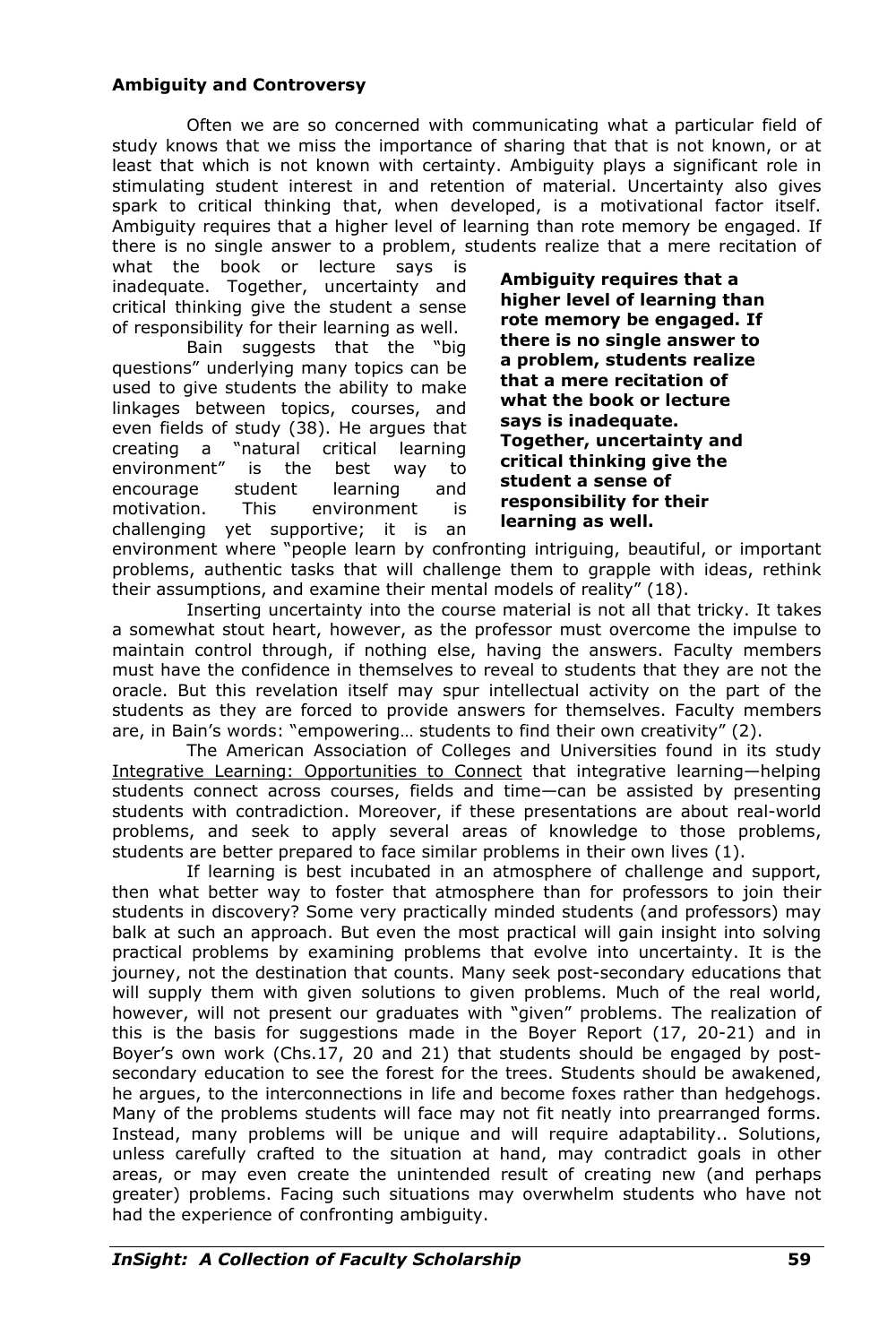If students are comfortable with ambiguity and its attendant critical thinking, they will not be put in a panic by problems that appear to only have either/or solutions, neither of which will lead to the highest degree of success. False dichotomies may be exposed for what they are by those who have been faced with a learning process that encourages solid reasoning about alternative approaches.

 The introduction of controversy to course material can give students (and faculty) practice in the world of ambiguity. Controversy in a field of study doesn't necessarily mean that some answers aren't better than others, but that there are challenges to answers that need to be grappled with intellectually. Darwin versus

Creationism in biology, Friedman versus Keynes in economics, and ideological versus socio-economic explanations for voting patterns are all examples of such controversies. These controversies provide the opportunity to explore subjects that go beyond doctrines. This might also lead to getting beyond what might be false dichotomies. Moreover, by exposing students to such controversies it naturally follows that discussions of the various influences each of the sides would have on other fields of study and society in general would ensue. This gives each field the incentive and occasion to link

**The introduction of controversy to course material can give students (and faculty) practice in the world of ambiguity. Controversy in a field of study doesn't necessarily mean that some answers aren't better than others, but that there are challenges to answers that need to be grappled with intellectually.**

itself with a much broader spectrum. It would also make the material more relevant to the lives of the students, which encourages them to take more responsibility for their learning. (See the case study in Appendix A.)

Using controversy establishes a course as one that encourages what Bain calls "deep learners". These are people who "respond primarily to the challenge of mastering something, of getting inside a subject and trying to understand it in all of its complexity" (40; see also Felder and Brent 2). These students will respond to material that asks the bigger questions and will attempt to put course material into a larger context from which they can see connections to other material, classes and subjects, and controversy leads to these larger questions.

#### **Support**

 Many students have had experience with professors who, at the very least, appear aloof and even disengaged. They don't relate to the student very well and therefore tend to be unsuccessful as teachers (though they may be very fine researchers). These professors offer little in feedback, constructive criticism or support. It is not that they don't have high standards, but rather that they have high standards for which there is only one measure submitted: the final grade. While they have high standards, their expectations for students are low.

 The "natural critical learning environment" is one where students are challenged yet supported. This environment creates conditions where students "believe that their work will be considered fairly and honestly; and try, fail, and receive feedback from expert learners in advance of and separate from any summative judgment of their effort" (Bain 18, 99-103). This environment is a direct challenge to that of the disengaged expert.

 To create such an environment, instructors must first trust that students have the ability and willingness to become critical thinkers and learners. If they don't believe students can handle challenges, that they don't want to go beyond rote memory, and that they aren't prepared to take some responsibility for their own education, then the odor of failure has already begun to seep in. It would be interesting to know for those instructors who do not have this trust what exactly motivated them to become post-secondary teachers.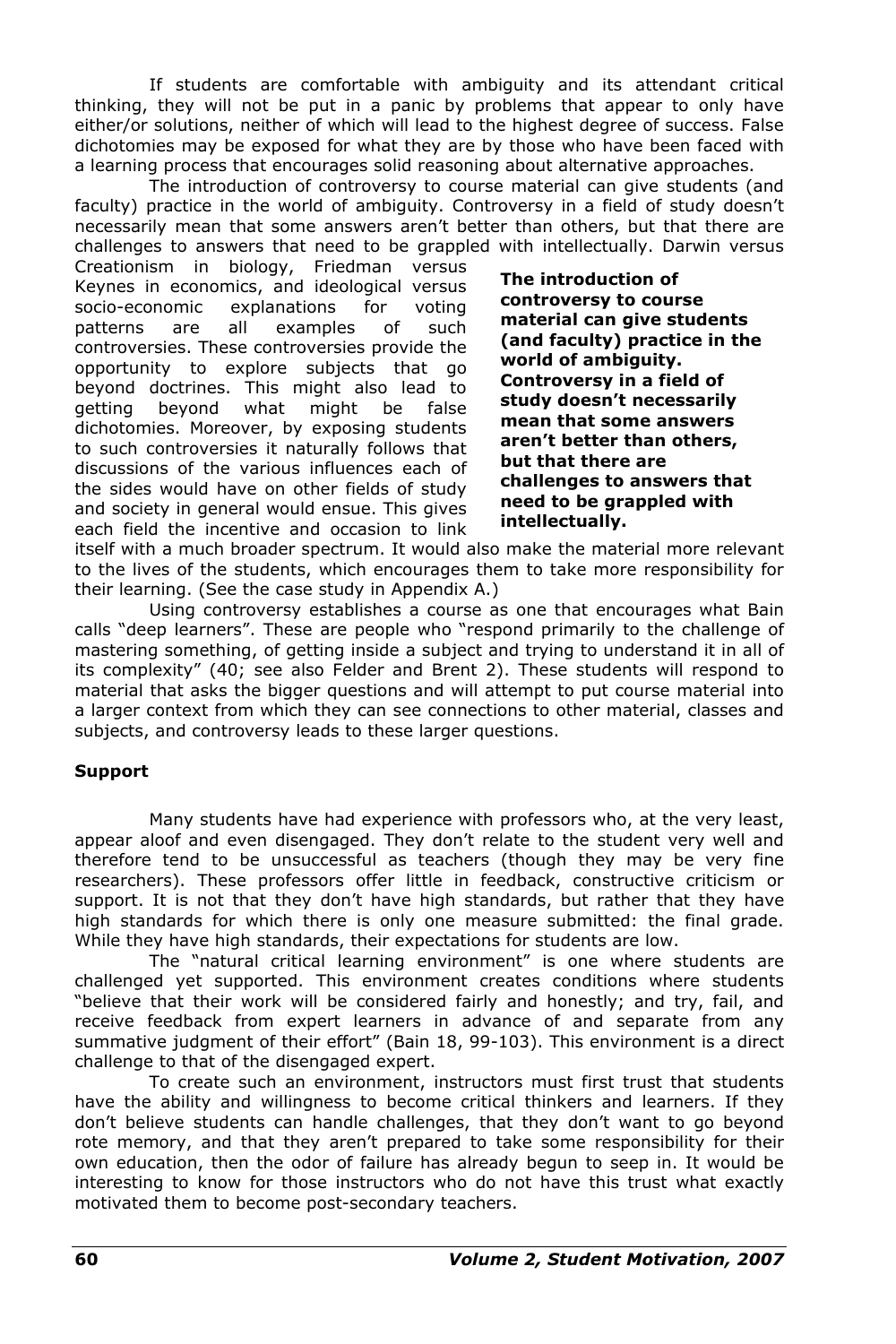The atmosphere in the classroom should include shared expectations. While asking students what their expectations are in the first meeting may provide some broad answers, it is more helpful to delay such inquiries until the completion of several sessions. During these sessions you should explain your commitment to the course, the integrity of the learning experience and what challenges lie ahead. After students become familiar with the basic course material you will find that their judgments as to what they would like to see coming out of the course are more focused and attuned within the parameters of the course material.

 A course should use what might be called developmental assignments. Rather than presenting students with discrete exercises that are handed in, graded, returned and are replaced with a new assignment, developmental assignments are those that students work on over a period of time with several opportunities for feedback. Portfolio-based courses are useful in furthering these ideas. These assignments need not be semester-long, but they should provide students with the opportunity to learn as they go along. Students respond to high expectations linked with such assignments because they judge that the teacher "believed the student had the capacity to benefit from advice" (Bain 77). That is, not only will developmental assignments create high expectations and high standards draw students to improve their performance, but these assignments will also let them know that the professor has confidence in their ability to improve. This isn't simply massaging their self-esteem by making everyone feel good, but a true intellectual

endeavor toward discovery and mastering of material as well as discovery of their own interests. This gives students an opportunity to feel comfortable even when uncertainty may lie in their path.

#### **Conclusion**

 Motivation in the classroom, and life in general, must be authentic and therefore related to what students see as interesting and worthwhile. When students begin challenging themselves and asking their own questions, it is clear that they will go out into the world with understanding, and perhaps even a little skepticism, that will promote an ability to **Motivation in the classroom, and life in general, must be authentic and therefore related to what students see as interesting and worthwhile. When students begin challenging themselves and asking their own questions, it is clear that they will go out into the world with understanding, and perhaps even a little skepticism, that will promote an ability to cope with problems that lie outside of the standard.**

cope with problems that lie outside of the standard. The approaches discussed above also help develop critical thinking abilities, a key element in success in the modern world. After all, students will be facing opportunities and situations to which we don't even have the questions yet, much less the answers. By enriching their learning experiences through giving them responsibility, curiosity, as well as confidence in their own abilities, students will be prepared for those opportunities.

## **Works Cited**

Bain, Ken. What the Best College Teachers Do. Cambridge, MA: Harvard University Press, 2004.

Biehler, Robert and Jack Snowman. "Motivation." Houghton Mifflin's Project-Based Learning Space. 19 March, 2007 <http://college.hmco.com/education/ pbl/tc/motivate.html>

Boyer Commission. "Reinventing Undergraduate Education: A Blueprint for America's Research Universities." 1998 http://naples.cc.sunysb.edu/Pres/boy er.nsf/ 673918d46fbf653e852565ec0056ff3e /d955b61ffddd590a852565ec005717 ae/\$FILE/boyer.pdf>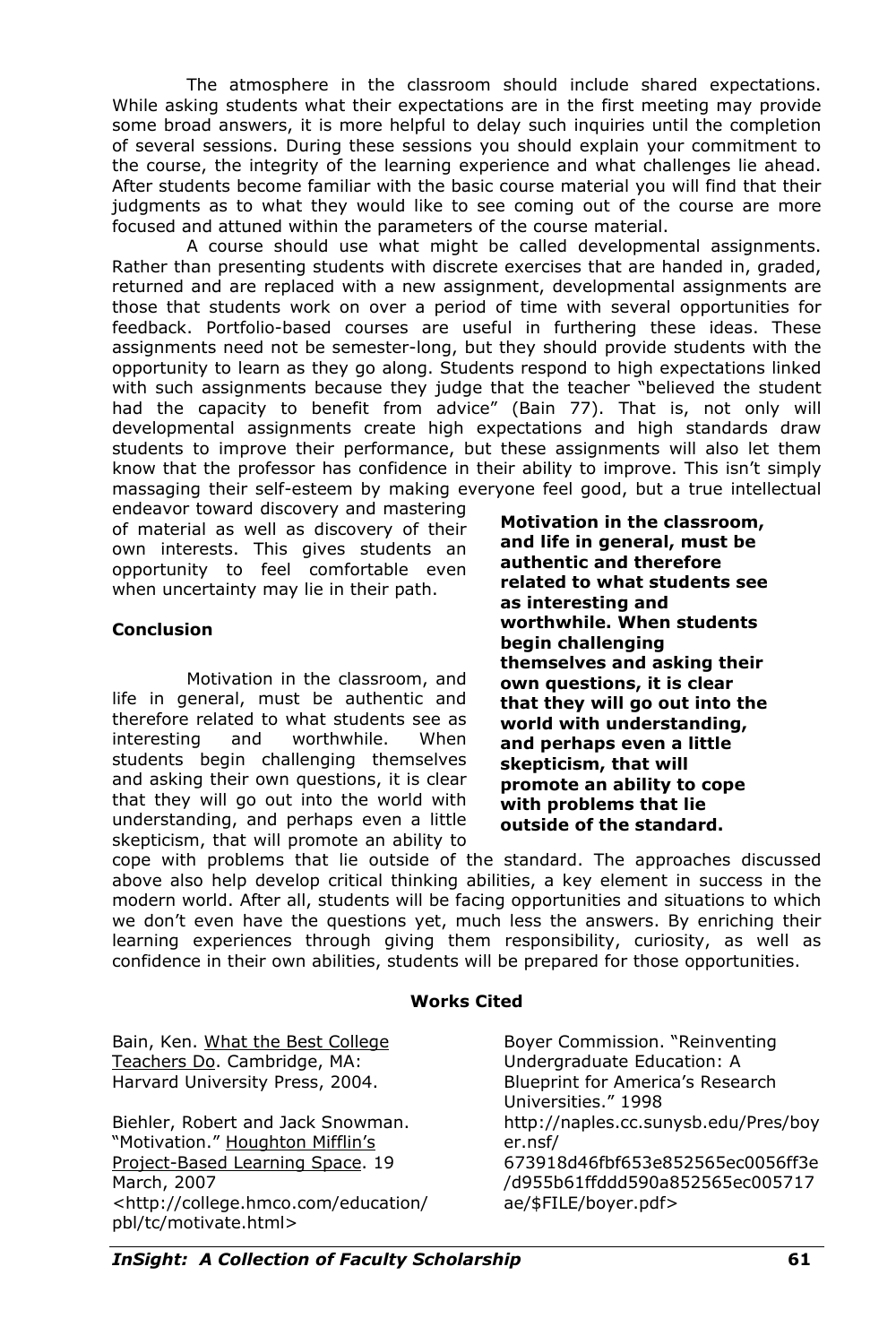Boyer, Ernest. The Undergraduate Experience in America. New York: Harper and Row, 1987.

Felder, Richard M. and Rebecca Brent. "Dealing with Student Background Deficiencies and Low Student Motivation." FAQs-IV. 11 Jan. 2007 <http://www.ncsu.edu/felder-

public/Columns/FAQs-4.html>

Teeples, Ronald and Harvey Wiebman. "The Critical Match Between Motivation to Learn and Motivation to Teach." The Professional & Organizational Development Network in Higher Education. 11 Jan. 2007<http://oira.syr.edu/cstl2/Home /Teaching%20Support/Resources/Su bscriptions/POD/V9/v9>.

*Brecke is a professor of Political Science at Park University. He has been at Park University for twenty-five years. Previous written work includes "A Republic If You Can Keep It" published by Lexington Books in 2000.* 

*Jensen is currently working on her Public Administration Degree at Park University. She is very involved in her church community and holds a part-time position as a Teacher Associate for the North Kansas City School District. Upon completing her undergraduate degree, Jensen will pursue a Master's Degree in Public Health.*